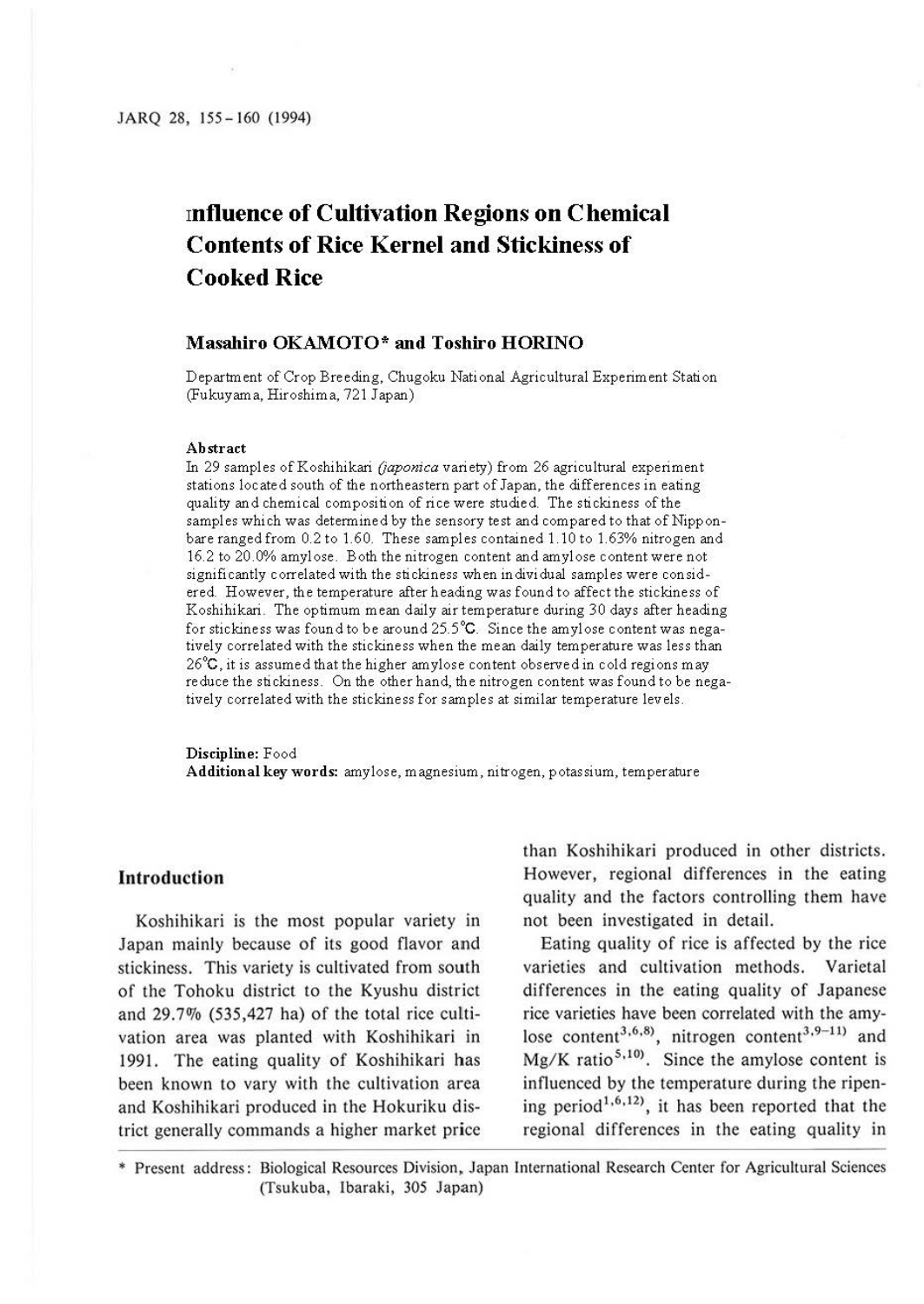the Hokkaido district were partly caused by the variations in the amylose content<sup>7</sup>. Therefore, it is assumed that the increase in stickiness of cooked rice cultivated in warmer areas such as the southwestern regions of Japan is due to the lower amylose content caused by the high ripening temperature. However, in practice, some rice varieties in warmer areas have been known to be less sticky<sup>16)</sup>. This fact suggests that the regional differences in eating quality of Japanese rice varieties cannot be explained by only environmental variations in the amylose content.

In this paper attempts were made to analyze the regional variations in the stickiness of cooked rice and in the contents of chemical components such as amylose, nitrogen and Mg/K ratio in Koshihikari planted in various regions in Japan.

## **Materials and methods**

A total of 29 samples of Koshihikari were obtained from 26 national/prefectural agricultural experiment stations located from the northeastern to the southwestern regions of Japan in 1986. The plants were cultivated according to the standard methods applied at each experimental station. The mean daily air temperature during 30 days after heading was measured to monitor its effect on the stickiness and chemical composition of rice.

The samples were milled. Milled rice (500 g) was placed in a 2.0 / beaker and washed once. Tap water (625 m/) was added to the sample with a moisture content of 13.5%. The amount of water was adjusted based on the moisture content of the samples. Four samples in a 2.0 / beaker each were placed in the inner pot of a gas rice cooker in which 1.5 I of water had been put. The samples were then cooked together for 22 min.

The stickiness of cooked rice was compared to that of Nipponbare by applying the sensory test. The scale employed ranged from - *5* 

(much less sticky) to *5* (much more sticky). About 20 judges were selected from the staff based on the consistency of their evaluation.

Brown rice (10 g) was dry-ashed and analyzed for K and Mg contents by atomic absorption spectrometry. The nitrogen content of brown rice was determined by a colorimetric method using an auto analyzer. The amylose content of milled rice was analyzed with an auto analyzer at Hokkaido Prefectural Agricultural Experiment Station.

## **Results and discussion**

Fig. I shows the means for stickiness, nitrogen content, amylose content, **Mg/K** ratio of Koshihikari and the mean daily temperature during 30 days after heading for the districts. The stickiness of cooked rice of Koshihikari, ranging from 0.20 to 1.60, varied among the regions. In general, the samples from the Hokuriku district were stickier than those from other districts. Such a tendency was also reported for other Japanese varieties<sup>16)</sup>.

The means, ranges and coefficients of variation of stickiness, chemical composition and mean daily temperature of 29 samples of Koshibikari and their correlation coefficients are presented in Table I.

The nitrogen content of the samples ranged from 1.10% to 1.63%. Although the nitrogen content has been correlated with the ripening temperature<sup>4,13)</sup>, no correlation was found in this study. The lack of correlation was presumably due to the difference in the amount of fertilizer applied at each experimental station. Amylose content ranged from 16.2% to 20.0% and was negatively correlated with the temperature, which is consistent with the results reported in previous studies<sup>1,6,12)</sup>. The Mg/K ratio ranged from 1.46 to 1.83. Although in general the contents of Mg and K increased with the temperature, the correlation between the Mg/K ratio and temperature was not significant, suggesting that the Mg/K ratio does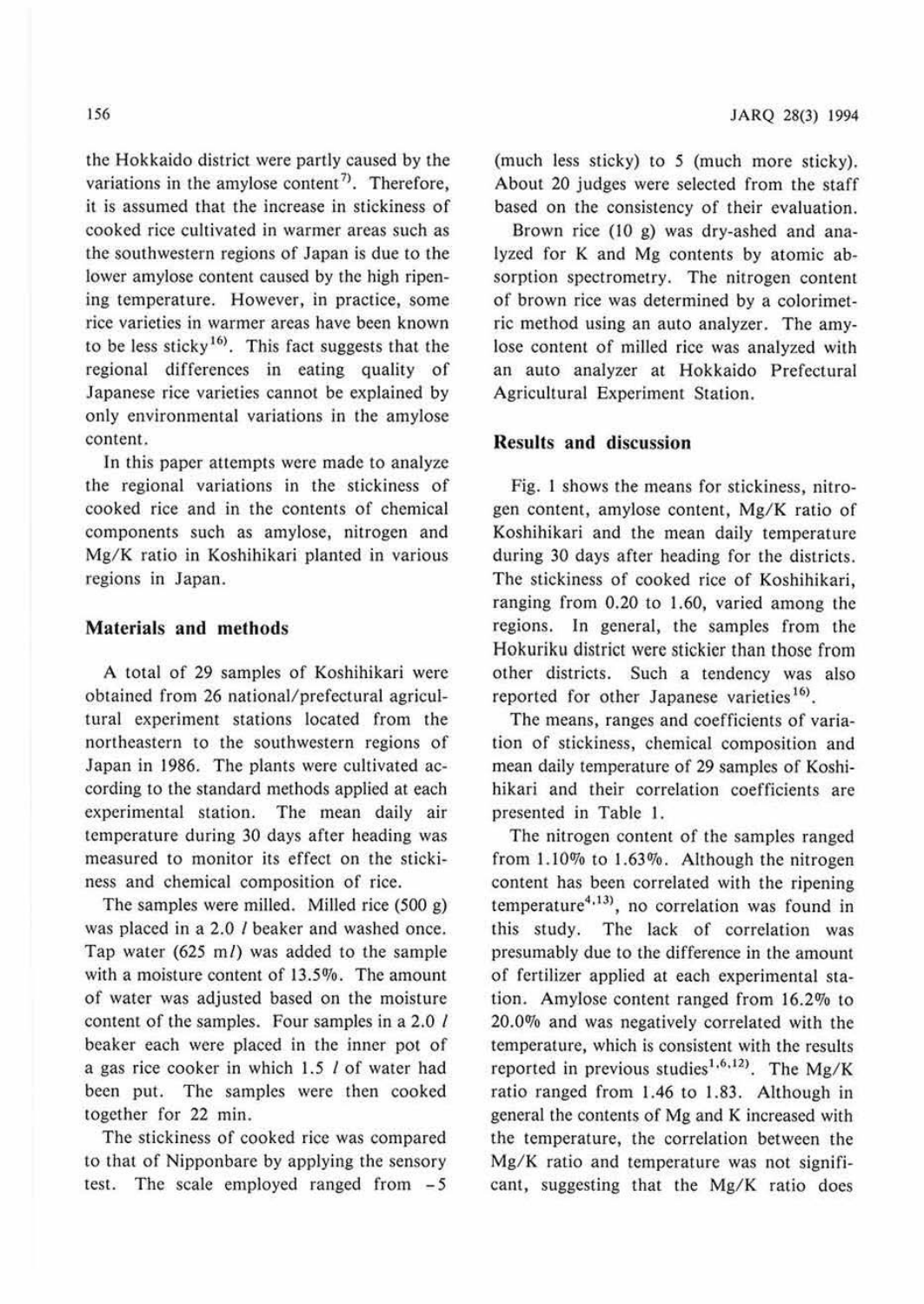

#### Fig. 1. Means of stickiness, chemical composition and temperature in various districts

29 samples of Koshihikari were cultivated in various regions. Stickiness of cooked rice determined by sensory test was compared to that of Nipponbare using a scale ranging from  $-5$  (much less sticky) to *5* (much more sticky).

n: Number of samples, S: Stickiness of cooked rice, N: Nitrogen content of brown rice ( $\%$ ), A: Amylose content of milled rice ( $\%$ ), Mg/K: Mg/K ratio of brown rice (Eq/Eq), T: Mean daily air temperature (°C) during 30 days after heading.

Table 1. Means, ranges and coefficients of variation (CV) of stickiness, chemical composition and temperature during ripening in 29 samples of Koshihikari grown in various regions and correlation coefficients among these characters

| Character                     | Mean | Range         | <b>CV</b><br>(0/0) | Correlation coefficients |       |           |           |            |           |
|-------------------------------|------|---------------|--------------------|--------------------------|-------|-----------|-----------|------------|-----------|
|                               |      |               |                    | Nitrogen                 | K     | Mg        | Mg/K      | Amylose    | Temp.     |
| Stickiness                    | 0.89 | $0.20 - 1.60$ | 5.8                | $-0.317$                 | 0.022 | 0.014     | $-0.010$  | $-0.096$   | 0.100     |
| Nitrogen $(\%)$               | 1.32 | $1.10 - 1.63$ | 10.0               |                          | 0.141 | $0.432*$  | $0.383*$  | $-0.188$   | 0.000     |
| $K$ (mg/100 g)                | 266  | $235 - 299$   | 5.7                |                          |       | $0.615**$ | $-0.322$  | $-0.606**$ | $0.545**$ |
| Mg $(mg/100 g)$               | 133  | $118 - 149$   | 6.4                | $\tau$                   |       |           | $0.547**$ | $-0.500**$ | $0.378*$  |
| $Mg/K$ (Eq/Eq)                | 1.61 | $1.46 - 1.83$ | 5.4                |                          |       |           |           | 0.024      | $-0.115$  |
| Amylose $(\%$                 | 18.2 | $16.2 - 20.0$ | 4.5                |                          |       |           |           |            | $-0.428*$ |
| Temperature $(^{\circ}C)^{a}$ | 25.7 | $23.1 - 27.7$ | 5.3                |                          |       |           |           |            |           |

a): Mean daily temperature during 30 days after heading.

\*, \*\* Significant at 5 and 1% levels, respectively.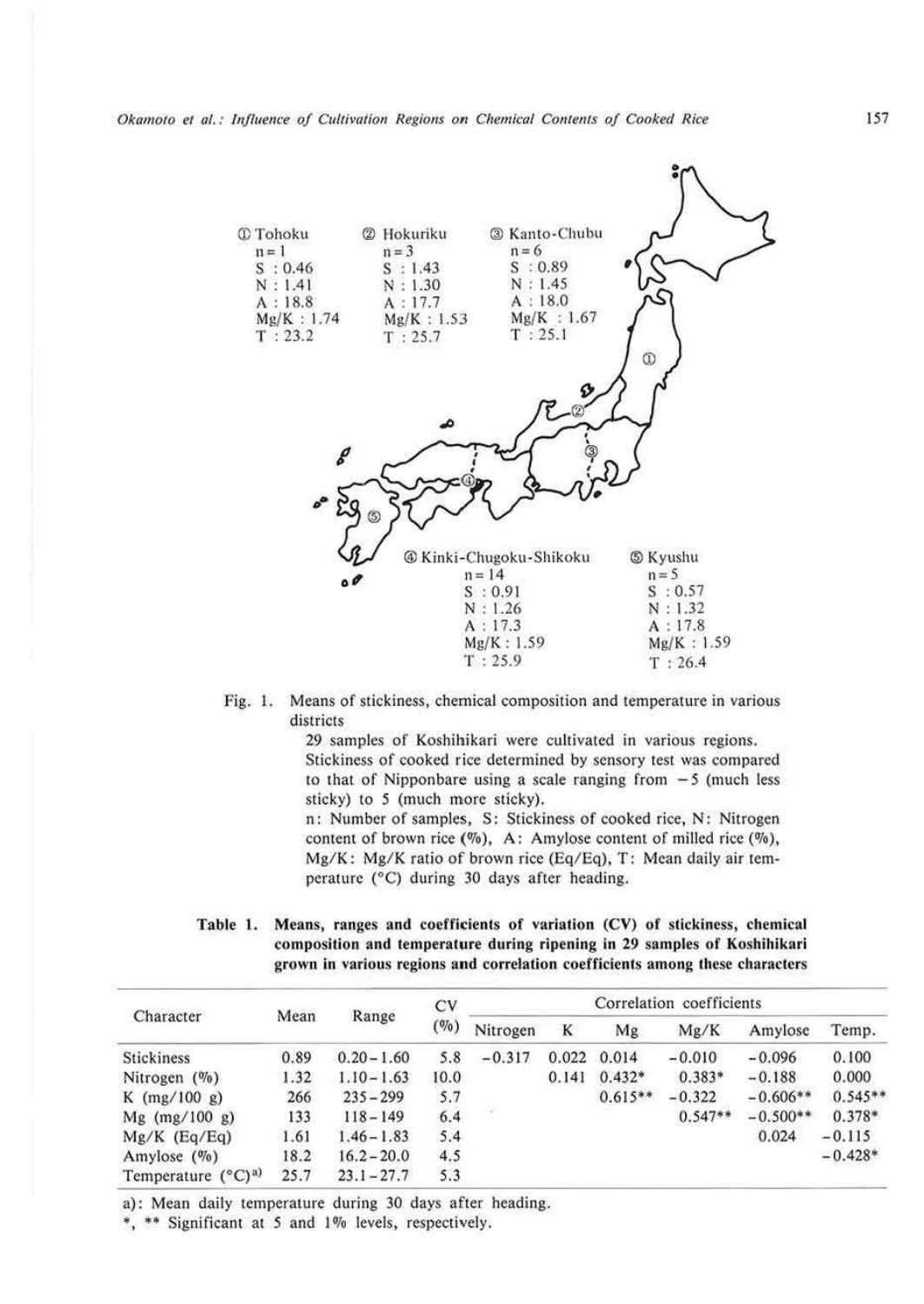not change with the temperature.

The nitrogen content and amylose content were not correlated with the stickiness of cooked rice when individual samples were considered. There was also no significant correlation between the Mg/K ratio and stickiness.

Fig. 2 shows the relationship between the temperature during ripening and the stickiness





of Koshihikari. Although the correlation between the amylose content and stickiness of all samples was not significant, the temperature after heading significantly influenced the stickiness of Koshihikari grown in various regions. The optimum mean daily air temperature during 30 days after heading for stickiness was about 25.5°C. Thus, both high temperature and low temperature during the ripening period tended to reduce the stickiness of Koshihikari.

Among the amylogram properties, maximumviscosity and break-down have been shown to be positively correlated with the stickiness of cooked rice $3,14$  and they were reported to show higher values for the rice samples produced in a warmer area<sup>15</sup>).

On the other hand, cooking quality characteristics such as water absorption ratio and volume expansion ratio are known to show larger values in warmer areas<sup>2)</sup>. Therefore, it is considered that rice produced in warmer areas tends to be less sticky than in other areas, because in general the water absorption ratio and volume expansion ratio are negatively correlated with the stickiness of cooked rice<sup>14)</sup>. Thus, the effect of the temperature on stickiness, which was reported previously, seems to differ from that of amylogram properties, which also does not correspond to the observations made during this study.

The results of multiple regression analysis for

| Dependent<br>variable |                       |            | Multiple |       |                                  |                            |  |
|-----------------------|-----------------------|------------|----------|-------|----------------------------------|----------------------------|--|
|                       |                       | Nitrogen   | Amylose  | Mg/K  | $(Temp. -25.4^{\circ}C)^{2^{a}}$ | correlation<br>coefficient |  |
| <b>Stickiness</b>     | S.C. <sub>b</sub>     | $-0.408$   | $-0.176$ | 0.150 |                                  | 0.380                      |  |
|                       | t value <sup>c)</sup> | $-1.990$   | $-0.930$ | 0.746 |                                  |                            |  |
|                       | S.C.                  | $-0.513$   | $-0.119$ | 0.150 | $-0.652$                         | $0.744**$                  |  |
|                       | value                 | $-3.356**$ | $-0.850$ | 1.007 | $-4.686**$                       |                            |  |

Table 2. Multiple regression analysis of stickiness on chemical composition and  $(Temp. -25.4)^2$  of Koshihikari grown in various regions

a): (Mean daily temperature during 30 days after heading -  $25.4^{\circ}$ C)<sup>2</sup>

b): Standard partial regression coefficient.

c): t value of standard partial regression coefficient.

\*\* Significant at 1% level.

158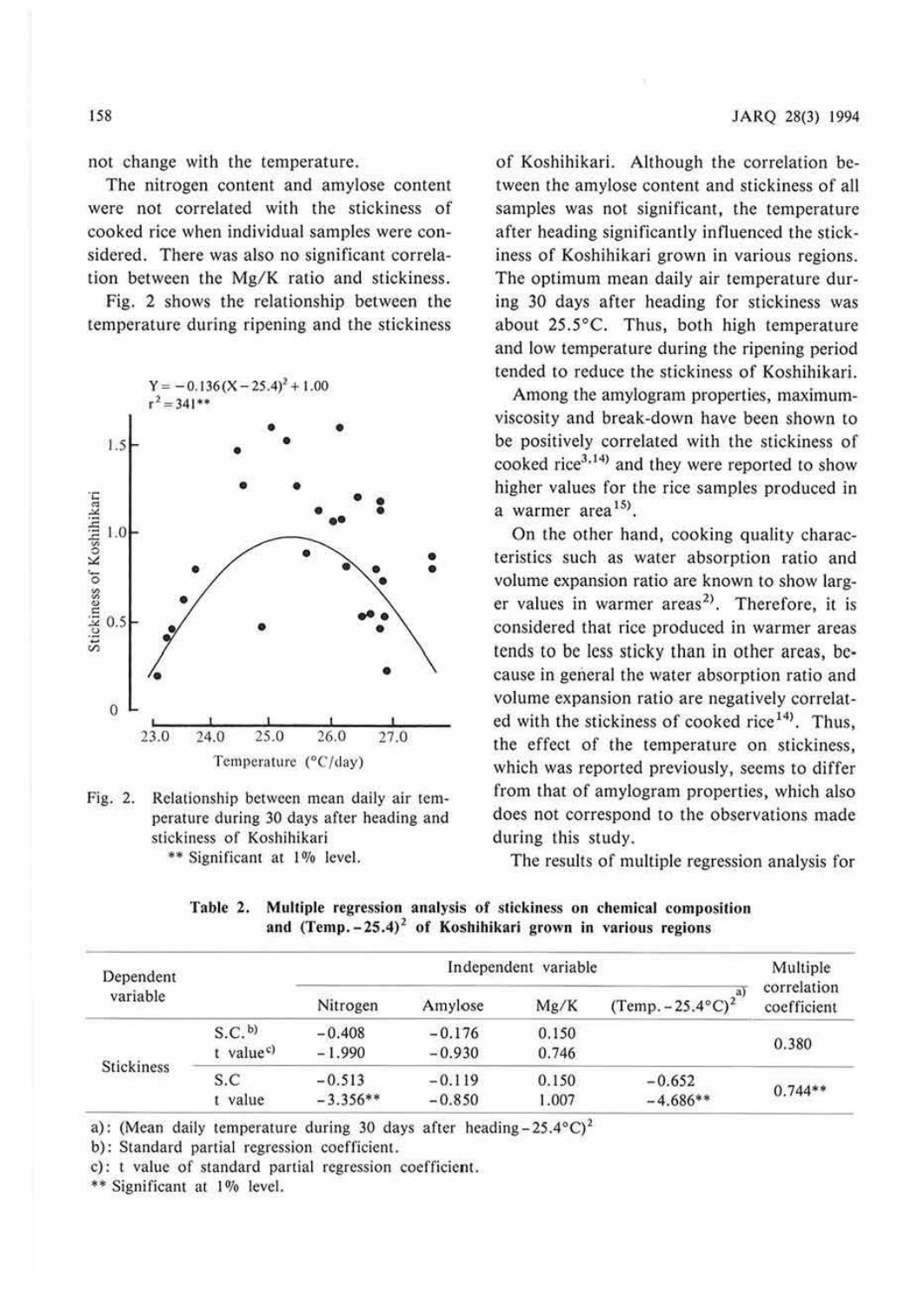

\* Significant at 5% level

Relationship between amylose content of Fig. 3. milled rice and stickiness of Koshihikari



Relationship between nitrogen content of Fig. 4. brown rice and stickiness of Koshihikari See the note in Fig. 3.

stickiness are shown in Table 2. Stickiness could not be well represented by such independent variables as nitrogen content, amylose content and Mg/K ratio. However, when the temperature factor (Temp.  $-25.4$ °C)<sup>2</sup> was added as an independent variable, the multiple correlation coefficient of stickiness became significant at 1% level. In this multiple regression, both T values of standard partial regression coefficients of nitrogen content and (Temp.  $-25.4$ °C)<sup>2</sup> were significant at 1% level. This observation suggests that the stickiness of Koshihikari is affected by the ripening temperature and nitrogen content of rice kernel which may presumably be associated with nitrogen fertilization.

Amylose content was negatively correlated with stickiness when the temperature was less than  $26^{\circ}$ C (Fig. 3). Therefore, the higher amylose content observed in cool areas may reduce the stickiness of Koshihikari. In contrast, when the mean daily temperature exceeded 26°C, the stickiness of Koshihikari tended to decrease in spite of the low amylose content, for unknown reasons.

For samples at similar temperature levels, the stickiness tended to consistently decrease with the increase of the nitrogen content of brown rice (Fig. 4). This fact indicates that the difference in stickiness within the same cultivation area may mainly be due to the variation in the nitrogen content of the rice kernel.

#### **References**

- 1) Asaoka, M. et al. (1985): Developmental changes in the structure of endosperm starch of rice (Oryza sativa L). Agric. Biol. Chem., 49, 1973-1978.
- 2) Chikubu, S., Endo, I. & Tani, T. (1965): Qualities of rices by early seasonal cultivation or early sowing depend upon rice varieties and growing regions. 2. Cooking qualities of rice grain. Rep. Natl. Food Res. Inst., 20, 13-20 [In Japanese with English summary].
- 3) Chikubu, S. et al. (1985): Establishment of